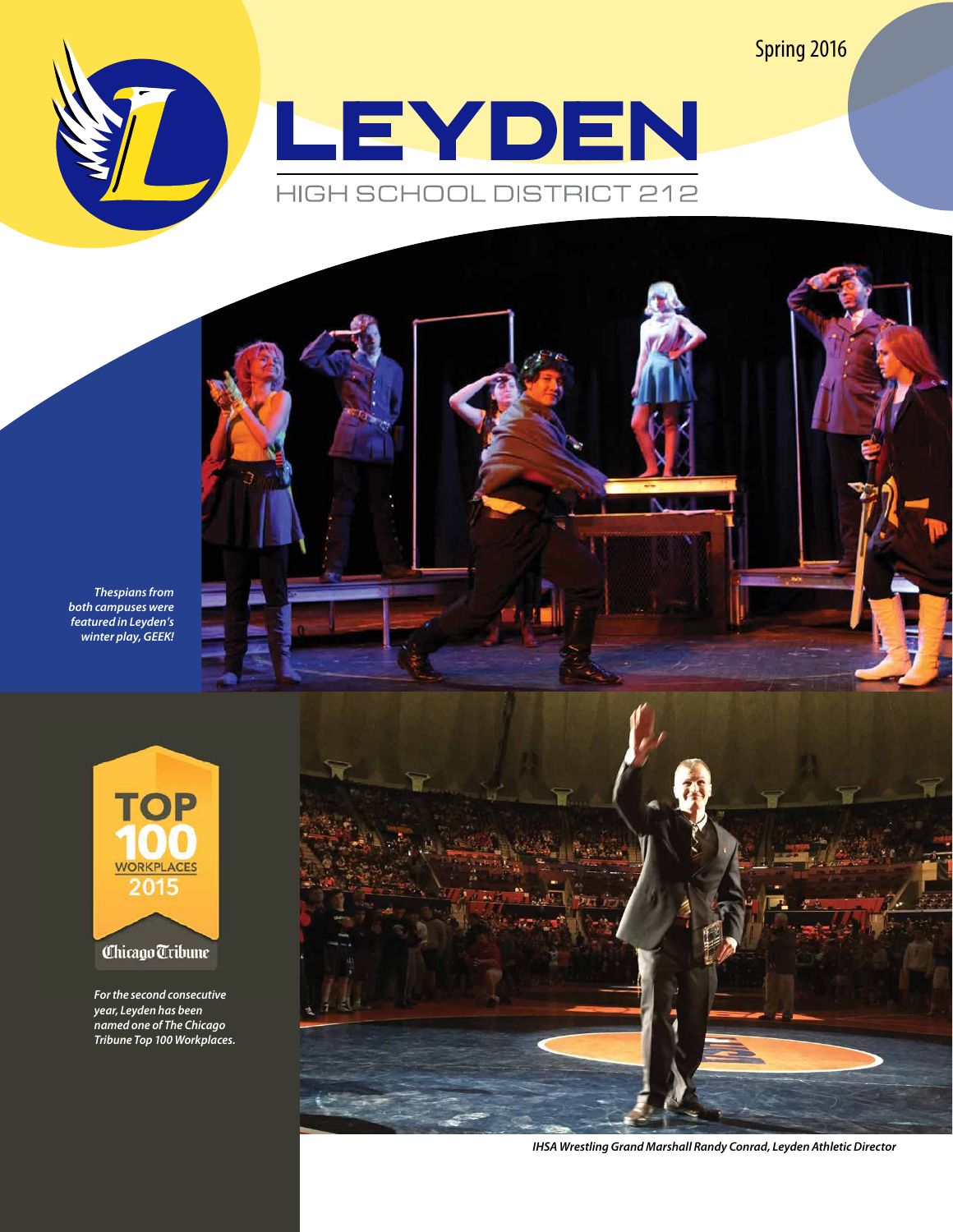# Superintendent's Corner



*Nick Polyak, Ed.D. Superintendent*

Hello Leyden Family,

This January, I had the unique opportunity to participate in a mission trip to the Dominican Republic. I joined 50 educators from the United States, Canada, and Brazil to build a school in a rural community called Rio Grande, located in the mountains of the Dominican Republic. **During those eight days** we mixed concrete and mortar, dug trenches, built block walls, and more importantly, we built hope.

As of now, students in that community go to school only until fourth grade. Starting next year they will have a building that allows them to stay in school until eighth grade. Those students have dreams of being doctors, teachers and engineers, and now they have a school that will allow them to work towards those dreams.

You can learn more about this trip at http:// bit.ly/21Ac7pD. If you watch the video, you will see that projects like this have a profound impact not only on the community, but also on the volunteers. This trip helped me to better understand that happiness doesn't come from material possessions - happiness comes from relationships with the people in your life. In terms of monetary stability and material possessions, the people in Rio Grande are among the poorest I have ever met. But when it comes to relationships, they are among the happiest and richest of people.

At Leyden we believe in the power of service. Our expectation is that coaches and sponsors cancel at least one practice every year and lead their students in some sort of community service. Through Make a Difference Day, we send about 500 students throughout our communities annually to tackle different projects. We like it when our students raise funds for a good cause, but we like it even more when they use their own hands and feet to give back to others.

For the past three years, West Leyden has taken part in a global service trip to Mexico to work at an orphanage and at a rural school. The students who participated have told us the experience has been a life-changing opportunity for them. We are excited to announce an East Leyden global service trip to Peru this summer. The students will be working with and helping the residents of a rural community in that country.

I am excited to share what is happening at Leyden, and I thank you again for all you do for our students and for our community!

With #leydenpride, Dr. Nick Polyak

### District 212 in the App Store **Mobile App Affords Quick Access**

The district's new mobile app affords the Leyden community with quick access to various types of information including links to other apps and push notifications sent to your mobile device. You can go into the settings to customize the app to incorporate feeds and messages from the district as well as both the East and West campuses.

Some of the features include the following: ability to track all district events; contact information regarding administrators, teachers, and counselors; and information about Leyden sports teams and the lunch menu.

You can open the MySchoolBucks app to add money to your food services account and review your purchase history. Open the eSchoolPLUS family app to access information from the Home Access Center and view the bell schedule, sign up to visit the math and writing centers, and check out books to read or listen to on your device.

To activate the new App, search Google Play or the App Store for Leyden High School District 212.

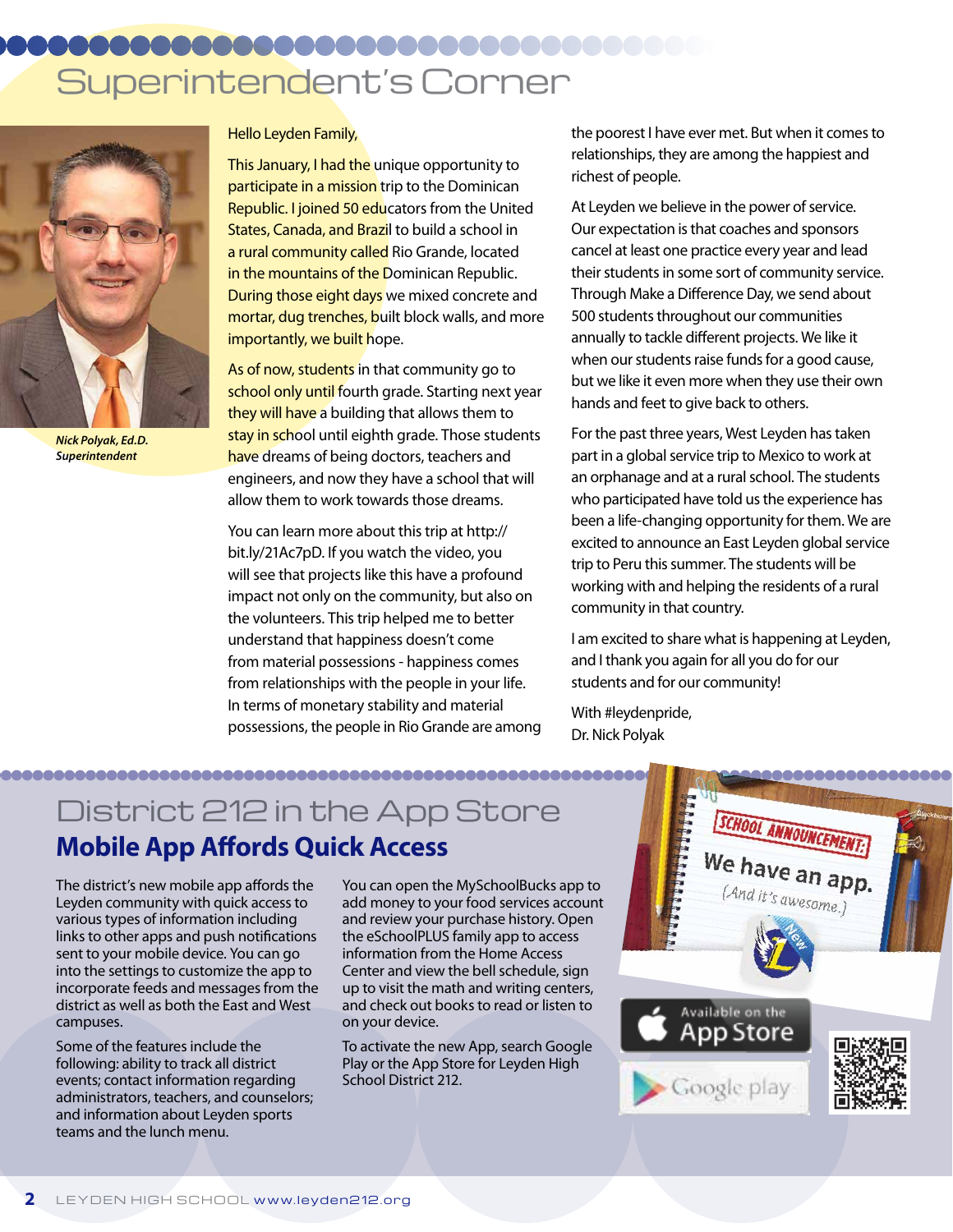### One Book, One Leyden

### **The Distance Between Us**

*Author Reyna Grande's inspirational memoir*



*Grande with a few of the many* **One Book, One Leyden** *student ambassadors at each campus. The ambassadors promoted the book and assisted with the two-day event.*

Mexican-born author Reyna Grande's message to Leyden students and staff is very clear: Pursue your dreams. Never give up. Believe in yourself.

Over a period of two days in mid-February, Grande spoke to students and staff at the East and West campuses during four all-school assemblies. She also met with

community members at an early evening reception held at West Leyden on February 18, 2016. She was warmly received by those who had read her poignant, candid, and inspiring story as

told in her award-winning memoir, *The Distance Between Us.*

In her book, Grande chronicles her life beginning at the age of two when her father left his wife and family in Iguala. Mexico, and went to El Otro Lado – the other side – with the idea of harnessing a better life so he could one day bring his family to America.

When she was four years old, Grande's mother left Iguala to join her husband in Los Angeles. She left

the author and two other children with their indifferent and often cruel grandmother. When Grande came to America, she found life to be a constant stuggle as she dealt with unstable family relationships, abandonment issues, prejudice, and poverty. Yet in spite of the challenges, Grande remained focused, seeking her true identity, and fulfilling her potential.

"You set goals and you achieve them," Grande told Leyden students. "I didn't give up. I wanted to get a Green Card, own a home, be a writer, be an awardwinning author, and be on same stage with Sandra Cisernos. It took me more than twenty years, but I did it."

Grande addressed several themes represented in the book including the impact of the cycle of poverty, remembering where you came from, immigration issues, forgiveness, and learning to accept people for who they are.

Referring to the strained relationship she had with her mother, Grande said when she was a child she saw her mother as the person who abandoned her. "But as I was writing the book, I



had to look at my mother as a character in the book," she recalls. "I had to research who she is and how she got that way. That helped me to take my mother for who she is, not for who I wanted her to be."

Grande dedicated her memoir to her father, Natalio Grande, and 'to all DREAMers'. "I won't forget where I came from," says the author, referring to the impoverished town where she was born. "But I also know the importance of thinking about the future and following your dreams. If I had not left Iguala I'd be working in the tortilla factory for \$45 a week. I wanted a better life."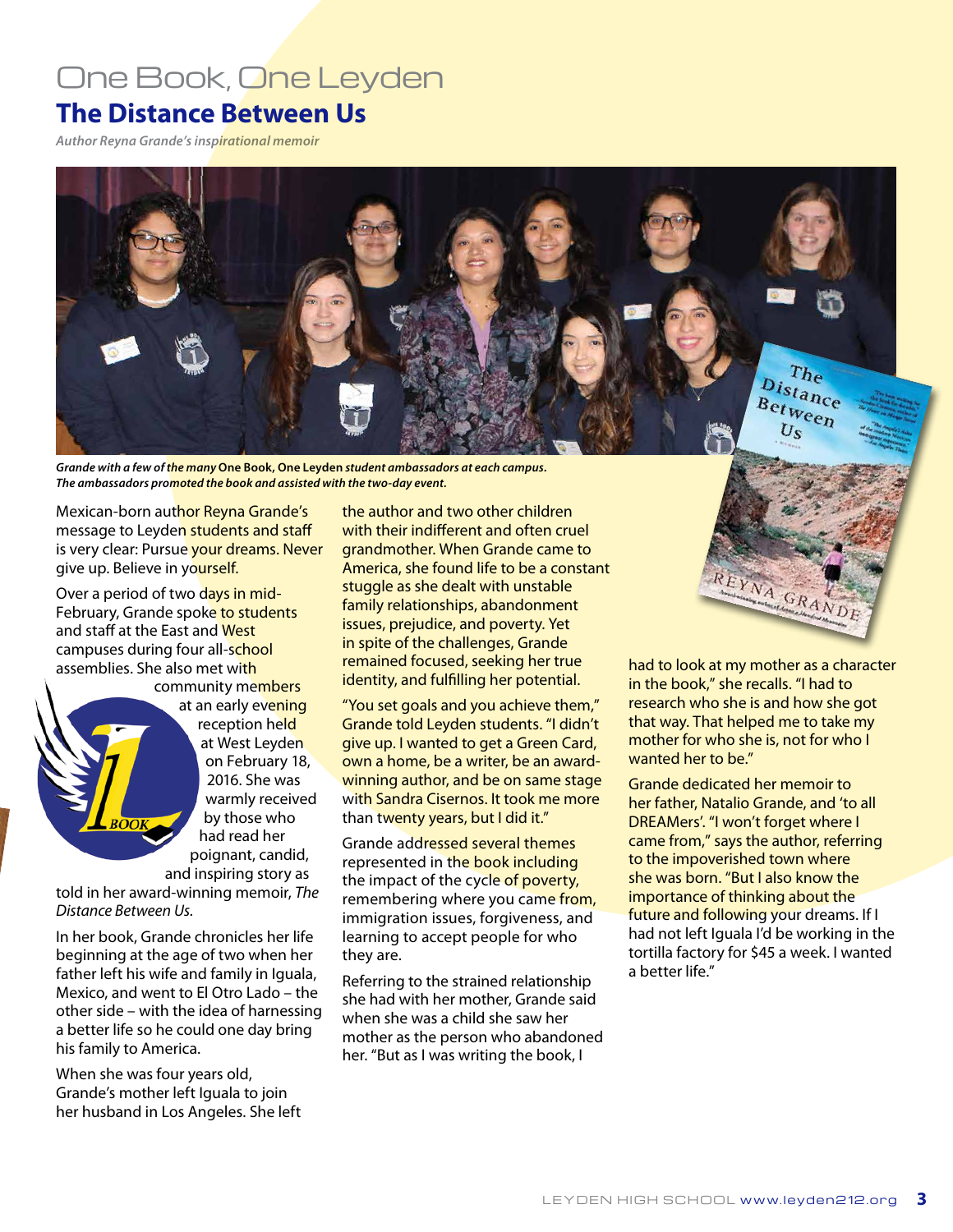### 2016 Annual Triton College High School Art Competition

District 212 students dominated the 2016 Annual Triton College High School Art Competition. This year eight area high schools participated in the contest. Leyden artists accounted for 72 pieces of the approximately 200 pieces on display at the exhibit – about one-third of the entries.

Works of art are submitted in eight different categories that include drawing, painting, photography,

computer art, mixed media, design, sculpture, and ceramics. Leyden students won 14 out of 16 blue ribbons, and five of the seven Best of Category awards. Those pieces are then judged a second time within their category.

After the second round of judging, **Salma Feliciano** won Best in Painting for *Futurist*, her spray painting of a man. **Alejandro Martinez** earned Best in Design for his digital image *Why So Serious*. **Olivia Tomal** took Best in Drawing for her detailed ink drawing of a young boy titled *Hidden*. **Vanessa Argueta** won Best in Photography for her mysterious photo *Trapped*. **Alberto Maciel** received Best in Sculpture for his realistic rodent sculpture titled *Here's Looking at You*.





*Alejandro Martinez Why So Serious* Best in Design

*Vanessa Argueta Trapped* Best in Photography





*Olivia Tomal Hidden* Best in Drawing

*Alberto Maciel Here's Looking at You* Best in Sculpture

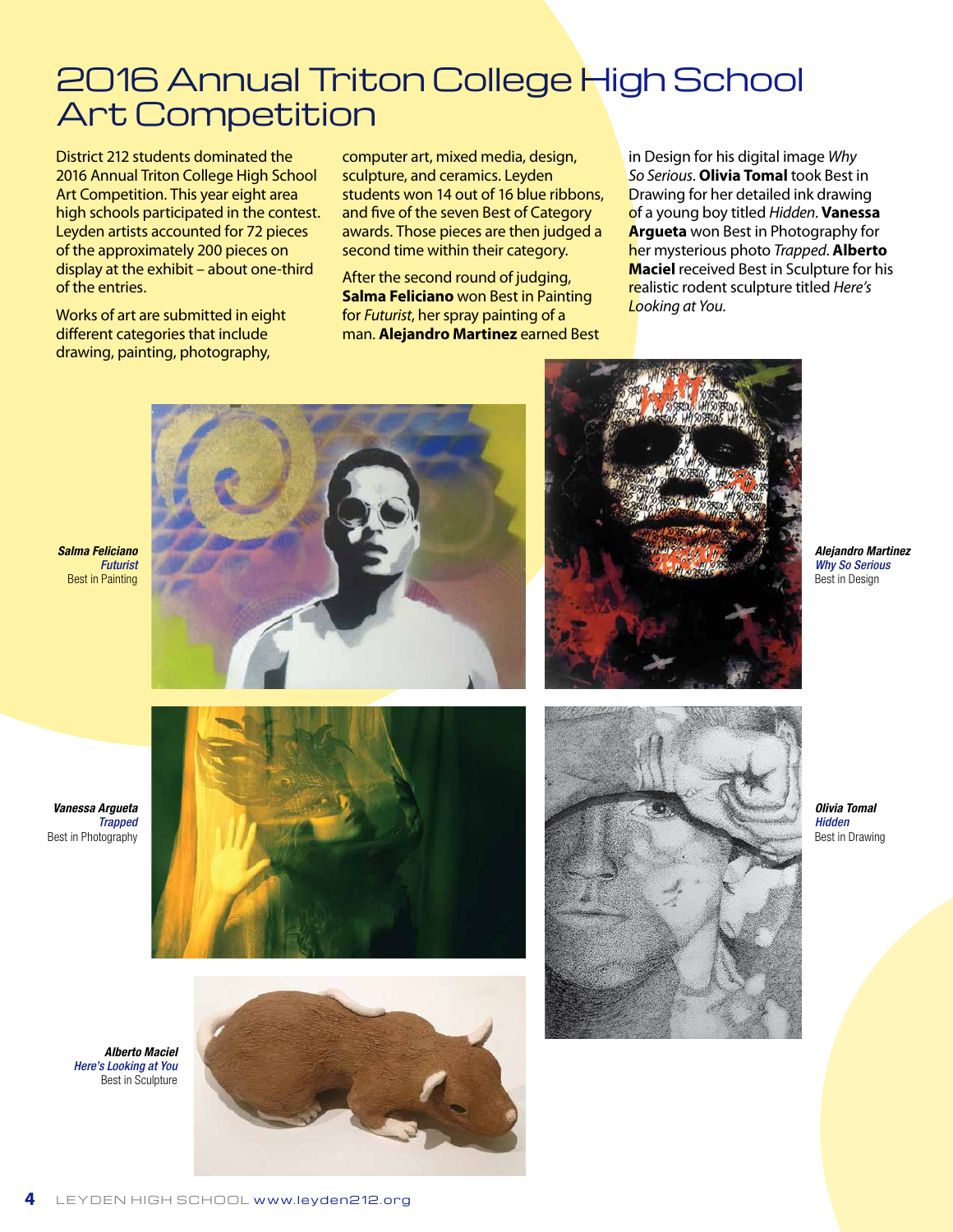### 17th Annual Elmhurst College High School Art Exhibition Winners

District 212 students exhibited more than 170 pieces of artwork at the 17th Annual Elmhurst College High School Art Exhibition held during January in the Frick Center at Elmhurst College.

Leyden artists earned a total of 22 awards. Two of those awards included

*Judah Ruiz Out of My Mind* Spray Paint a renewable \$2,000 Purple Ribbon Special Scholarship Award to Elmhurst College. The skilled art students who won the special scholarship award are **Judah Ruiz** of East Leyden and **Imelda Romero** of West Leyden. Ruiz's winning entry, *Out of My Mind*, is a large

spray paint rendition of an astronaut who appears to be floating in space. Romero's creation is titled *Khal Drogo*, a detailed charcoal portrait of a fictional character from the book *Game of Thrones* and the TV series adaptation.



*Imelda Romero Khal Drogo* Charcoal

### Students Earn Gold Key Award at Scholastic Art Competition

**Jacqueline Haff, Veronica Perez,** and **Charlie Zielinski** each earned a Gold Key Award at the Regional Scholastic Art and Writing Competition held last month. More than 4,000 works of art were submitted to compete in the regional contest. Of that number only seven percent earn the Gold Key Award.

Scholastic art panelists judge the artwork on originality, technical skill, and the emergence of a personal voice. **Jacqueline Haff** won for her digital drawing, *Can I Leave Now?* **Veronica Perez** won for her photograph, *Annissa*, and **Charlie Zielinski** earned the honor with her video, *Art of Destruction*. Five

Leyden artists earned the Silver Key Award, and six students were recognized with the Honorable Mention Award.

The three Leyden students who won at the regional level qualified to compete at the national level. The results for that competition were announced in March.

*Veronica Perez Annissa* Photograph





*Jacqueline Haff Can I Leave Now?* Digital Drawing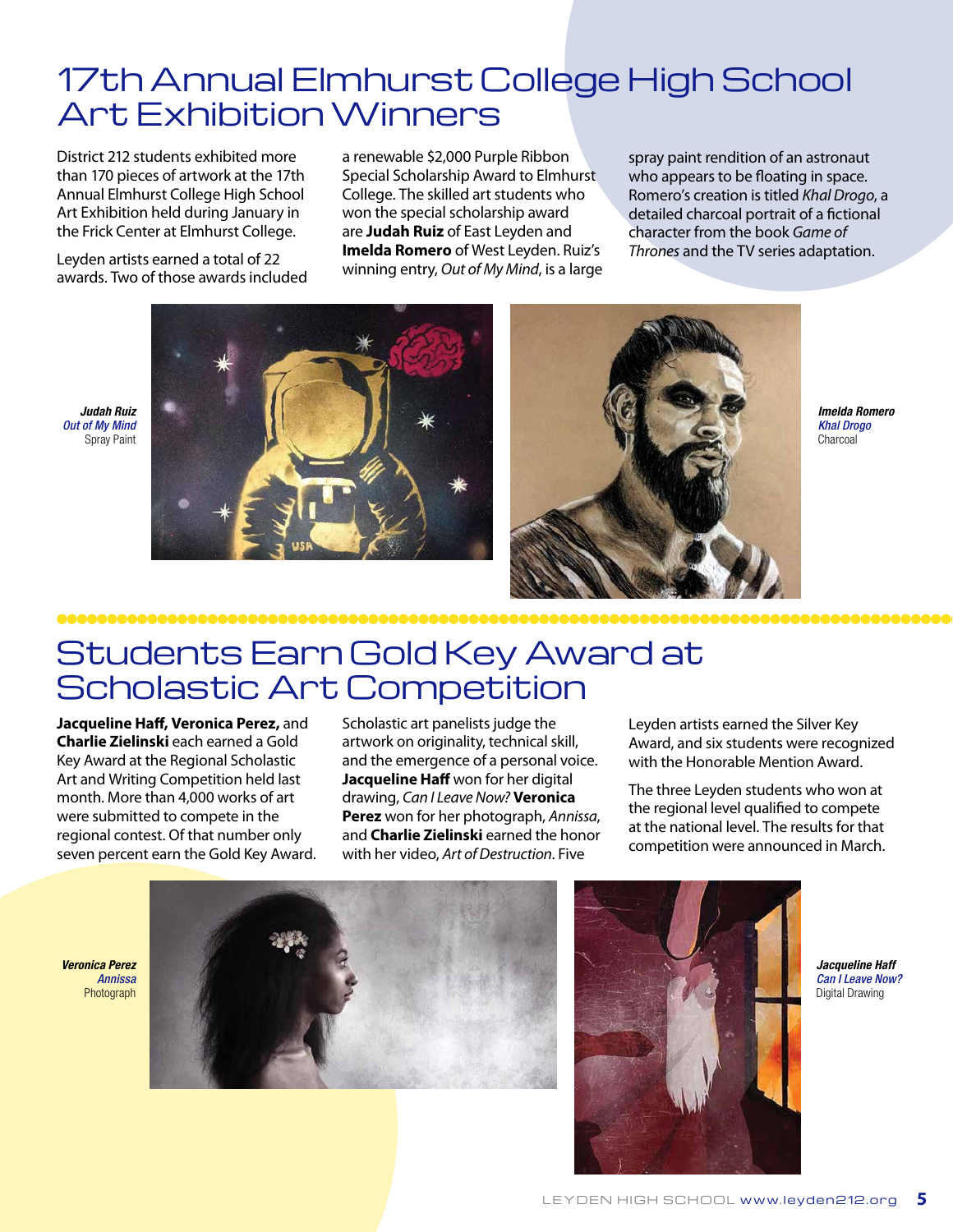# Leyden's 2016-2017 Illinois State Scholars

The Illinois Student Assistance Commission has announced the names of the 2016-2017 Illinois State Scholars. This year, nearly 19,000 elite honorees are being recognized for their academic achievements. Congratulations to Leyden's 65 students who qualify as Illinois State Scholars.



#### **Illinois State Scholars from**

**East Leyden:** Ronahy Alzagha, Pawel Armatys, Victoria Baez, Vincent Bronge, Jordan Campbell, Mireya Cano, Hannah Cullerton, Carleen Deegan, Robert Doody, Kendall Duwal, Sarah Fiala, Ashley Franklin, Piotr Galusza, Matthew Jardine, Magnolia Klepacki, Peter Krawiec, Marissa Landa, Alyssa Laskowski, Wayllon Lu, Aneta Maczuga, Stefanija Micevic, Matthew Narkis, Kamil Ochal, Irvin Ortiz, Bartosz Podsiadlo, Natalia Purta, Gleanne Airis Rosales, Savannah Rose, Lavinia Santos, David Senk, Martyna Skorynko, Joshua Stocks, Mateusz Szelazek, Michalina Szelazek, Natalie Taborska, Blake Thompson, Yzabelle Tud, Dariusz Twarowski, Diann Ashley Villamena, Jessica Willis, Charlie Zielinski, and Adrian Ziemkiewicz



#### **Illinois State Scholars from**

**West Leyden:** Christian Arreaza, Michael Collura, Jacob Cornelius, Alexis Farias, Gabriela Gryc, Millie Hylka, Edgar Ibarez, Kamil Michorczyk, Harry Palmer, Alexa Roman, Luis Samayoa, Lucas Schmidt, Matthew Sifuentes, Elizabeth Skylakos, Karen Skylakos, Emily Steininger-Rahl, Isaiah Tala, Caroline Thomas, Maria Torres, Kelly Vasquez, Anna Wardzala, Tomasz Wojtasik, and Samantha Ziomek

"You are among the best and brightest of Illinois high school seniors in the Class of 2016," says ISAC Executive Director Eric Zarnikow in a letter to the honorees. "The combination of your exemplary college entrance scores and record of high school achievements indicates you have a high potential for success in college."

Illinois' top students elect to have test scores and high school class rank sent to ISAC for consideration in the popular program. Seniors who rank in the top ten percent of the state's high schools are designated as Illinois State Scholars and receive a Certificate of Achievement for their outstanding academic performance. Selection is based on SAT, ACT and/or Prairie State Achievement Exam test scores, and/or class rank at the end of junior year.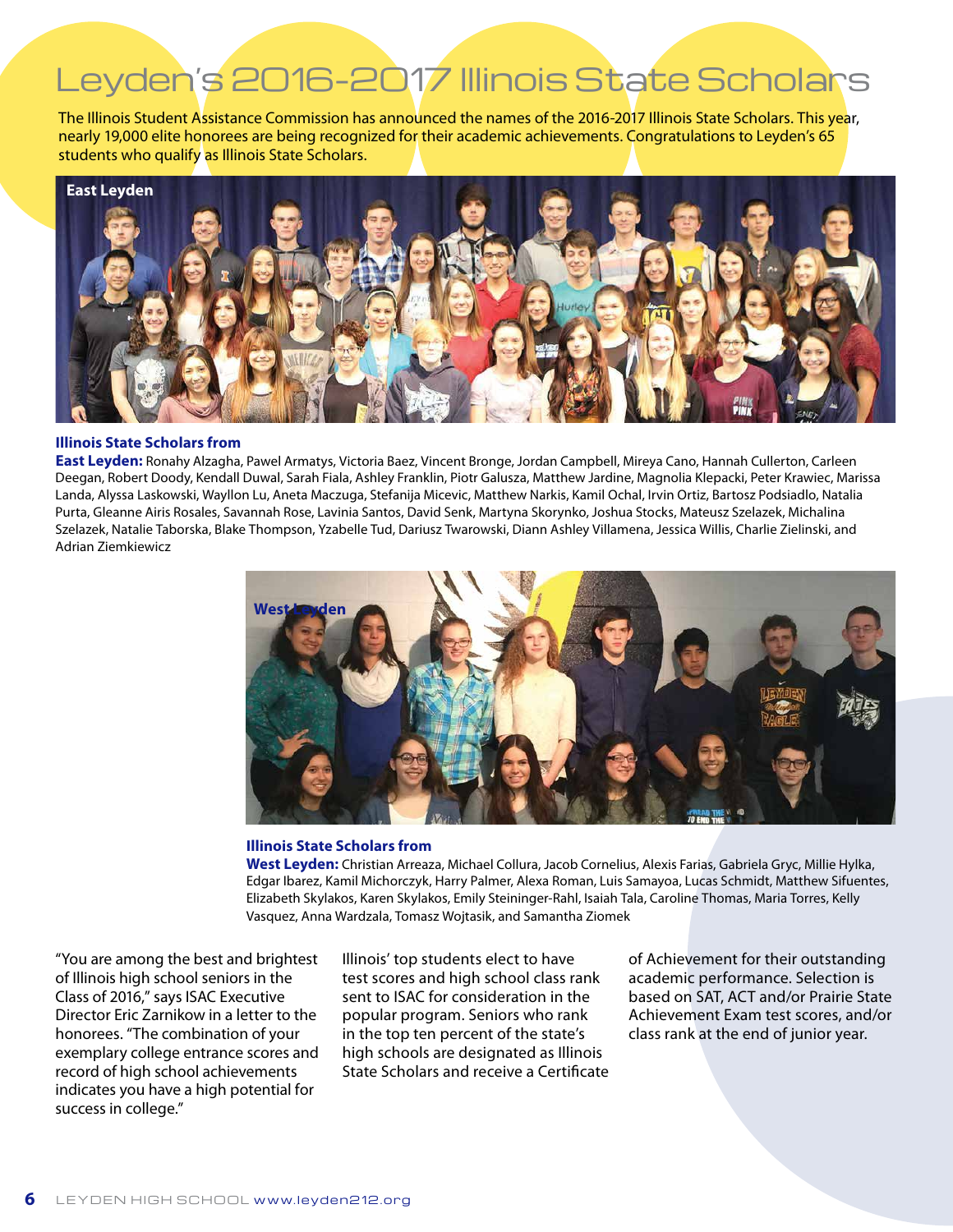### Leyden Symphonic Band Showcased at the 2016 Illinois Music Education **Association Conference**



*The Leyden Symphonic Band was one of a select number of bands invited to perform at the 2016 Illinois Music Education Association (ILMEA) All-State Music Education Conference held in Peoria this January.* 

The Leyden Symphonic Band was one of a select number of high school bands invited to perform at the 2016 Illinois Music Education Association (ILMEA) All-State Music Education Conference held in Peoria in January. The conference is attended by students and music educators from Illinois and neighboring states.

Under the direction of conductors Bryan Miller and Michelle Vazquez, the 49-member Leyden symphonic band performed mid-morning on Saturday, January 30, in the historic Peoria Civic Center Theater. The performance literature included five pieces that spanned tranquil themes, spirited rhythms, Irish ballads, and youthful love.

"The auditorium was beautiful," recalls Angelica Alvarez, a bass clarinet player with the band. "It was amazing how it felt to be on that stage and play the songs we practiced for a long time. All of that practice was worth it for the experience."

Representation at the Illinois Music Educators Association All-State Music Education Conference is a great honor for our students and the

Leyden community, says Miller, who is the district's music department chairperson. "This type of special experience allows our students to realize how much they are capable of accomplishing with their best and sustained efforts. In addition to the inherent reward of being recognized at such a significant event, the investment and commitment the students make together makes their journey so much more rewarding," he says.

The ILMEA All-State Music Education Association Conference format provides performance opportunities for eight bands from middle school, high school, and college ranks. To be among those selected, applicants submit a 20-minute recording of their band performing high-quality literature. The recordings are evaluated by a panel of state experts using a number system that protects the anonymity of every applicant.

"I am really grateful for the opportunity to be able to perform at the all-state conference," says clarinet player Kinga Obrzut. "I was thrilled to see all the people who came to hear us play this amazing literature."

### **Sports Highlights**

#### **Girls Bowling**

The bowling team finished 4-4 in conference standings, winning matches against Morton and Downers Grove North high schools. Senior **Gia Paolantino** and sophomore **Sara Carrillo** were named all conference. The team placed 2nd at the regional tournament and advanced on to Sectionals.

#### **Girls Gymnastics**

The girls gymnastics team ended the season with a record of 2-3 in conference, beating Morton and Willowbrook high schools. The team finished 4th in the Gold West Suburban Conference, with **Abby Grande** placing 9th on vault.

#### **Wrestling**

The wrestling team finished with a regular season record of 16-5, going 5-1 in the conference and finishing 2nd place in the West Suburban Gold. This season, six wrestlers won 30 matches and seven wrestlers advanced to the IHSA Individual Sectional Tournament at Conant High School. **Wesam Alabed** placed 4th at sectionals and qualified for the state competition.